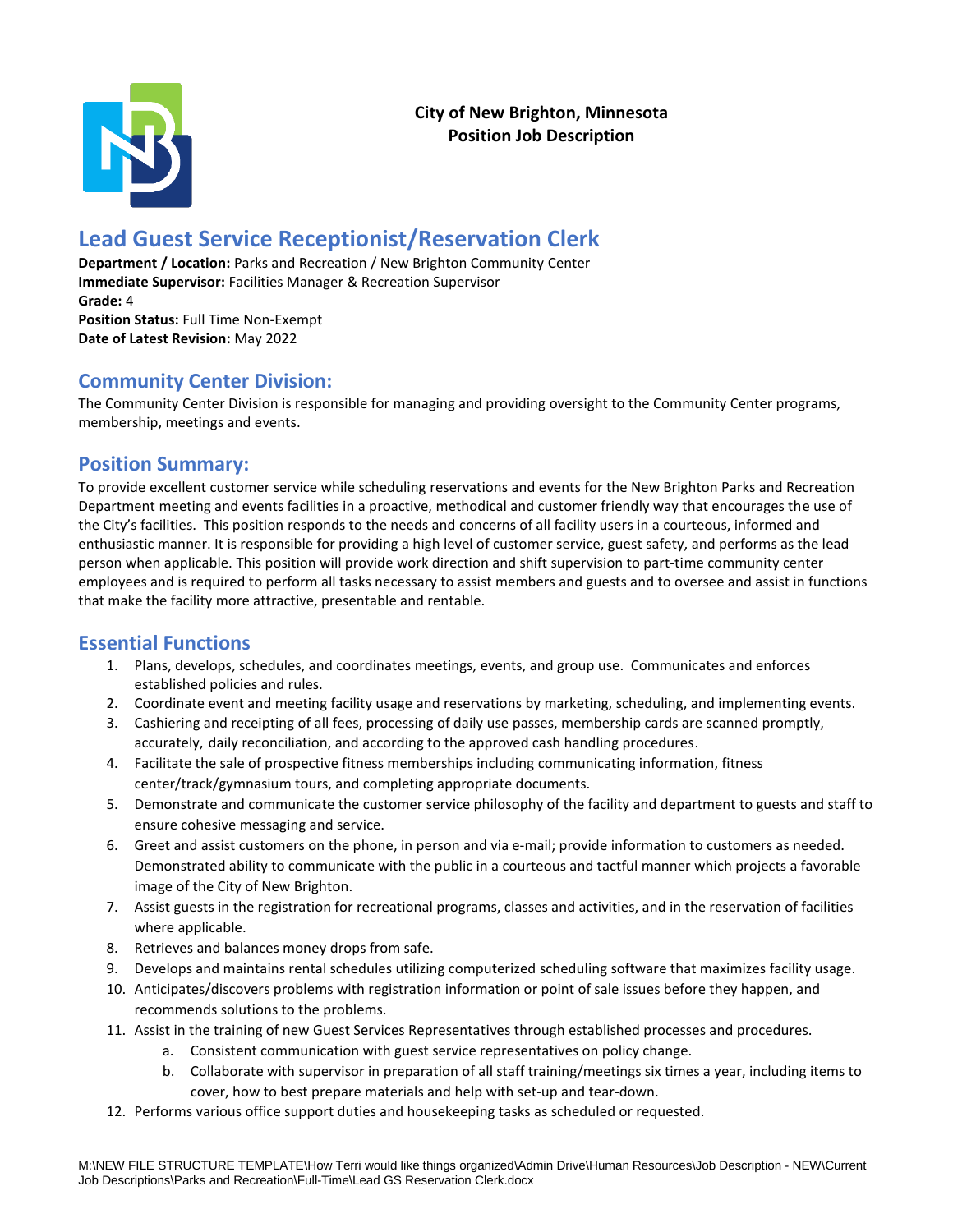- 13. Department staff can rely on prompt and accurate completion of assigned office support work and regular housekeeping contributes to a clean and safe facility.
- 14. Alertness to potential loss/theft areas and safety hazards contributes to overall customer satisfaction and care of the facility.
- 15. Completes established opening and security check protocols for the New Brighton Community Center as scheduled.
	- a. The facility is open and ready for operations and services as scheduled.
	- b. The guest service desk is closed effectively and ready for operations the next morning.
- 16. Provide a positive physical presence in the building to sustain a high level of customer contact.
- 17. Facility staff are alerted to customer questions or needs and are provided with the information needed to plan and run their respective programs and events.
- 18. Responds to accidents and/or emergencies in a calm and controlled manner.
- 19. Communicates to supervisors issues/problems with department policies and procedures that effect customers, and provides potential solutions
- 20. Problem solver with the ability to tackle a problem by using logical, systematic, sequential approach; make a systematic comparison of two or more alternatives; notices discrepancies and inconsistencies in available information; identifies a set of features, parameters or considerations to take into account, in analyzing a situation or making a decision.
- 21. Perform various office support tasks as assigned.
- 22. Complete special programs and projects as assigned.
- 23. Performs other job-related responsibilities as apparent or assigned.

## **Competencies and/or Values Common to All Positions:**

- Developing and maintaining a thorough working knowledge of all department and applicable City policies and procedures in order to help facilitate compliance with such policies and procedures by all personnel.
- Demonstrating by personal example the service excellence and integrity expected from all staff.
- Developing respectful and cooperative relationships with co-workers, including willing assistance to newer staff so job responsibilities can be performed with confidence as quickly as possible.
- Conferring regularly with and keeping the immediate supervisor informed of all important matters pertaining to those functions and job responsibilities for which accountable.
- Representing the City in a professional manner to the general public and other outside contacts / constituencies in a manner that helps maintain and enhance New Brighton's reputation as a well managed City.

## **City of New Brighton Core Values that are Common to All Positions:**

- Represent and model the following established City of New Brighton Values:
- Respect for Residents, Businesses, and Visitors
- **•** Effective Communication with Residents of New Brighton
- Promote a Healthy Business Climate
- Understand Our Past as we invest in the Future
- Recognize the Importance of Working with Neighboring Communities
- Provide for the Safety and Security of the Community
- Accountability and Integrity in Service Delivery

#### **Typical Working Environment:**

Work is typically performed in an inside, temperature-controlled environment.

#### **Typical Physical Requirements for This Position:**

There will be some moving and/or lifting of materials and/or equipment, typically <30 lbs, when assisting with room set up and maintenance.

Requires standing for long periods of time, in addition to squatting, bending, lifting, and sitting.

#### **Selection Criteria to Qualify for This Position:**

Minimum Requirements:

M:\NEW FILE STRUCTURE TEMPLATE\How Terri would like things organized\Admin Drive\Human Resources\Job Description - NEW\Current Job Descriptions\Parks and Recreation\Full-Time\Lead GS Reservation Clerk.docx